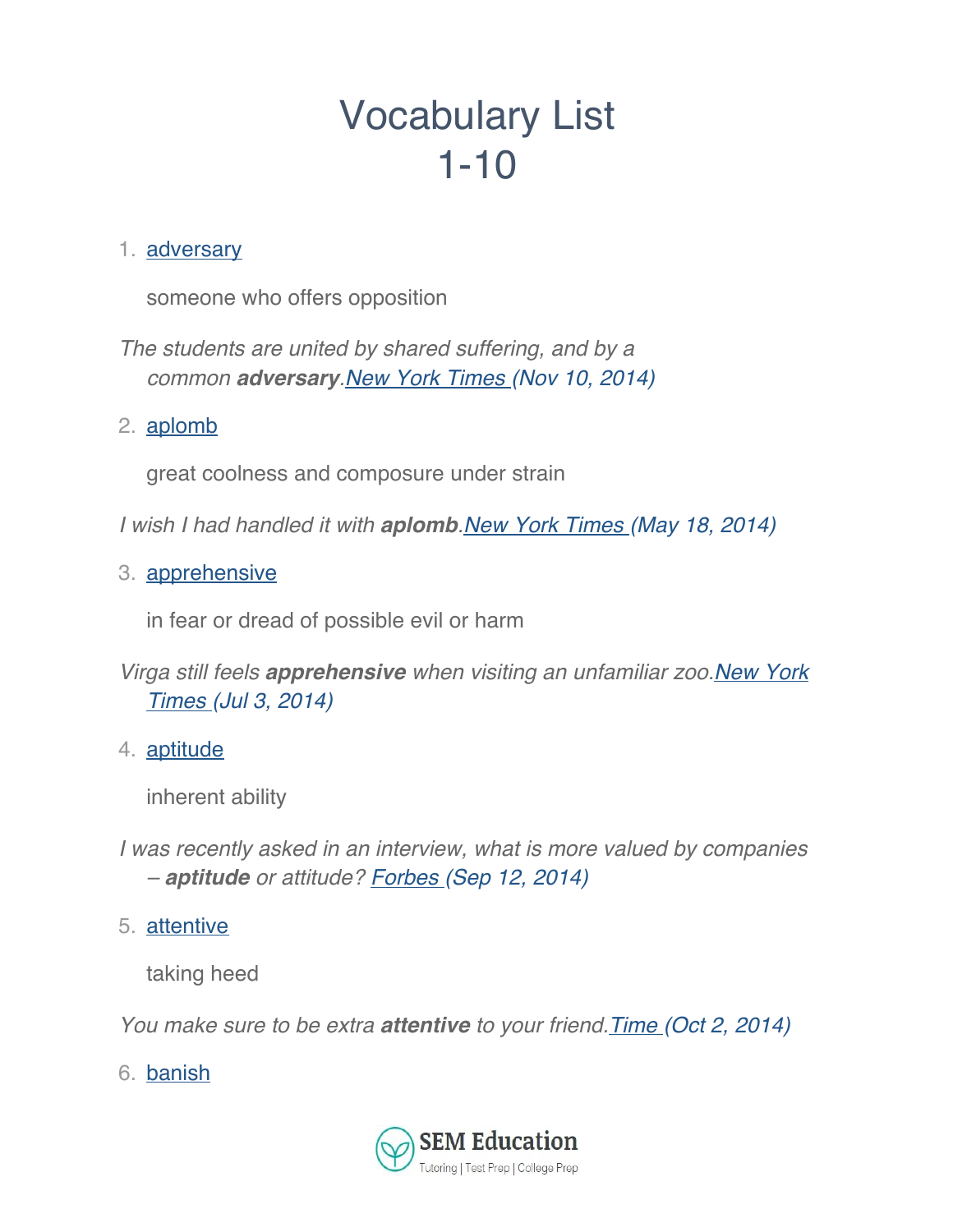send away from a place of residence, as for punishment

*Napoleon loses so big that he is banished to an island.New York Times (Dec 5, 2014)*

7. barricade

block off with barriers

*The Secret Service ordered nearby streets and parking lots barricaded for security.Washington Times (Dec 1, 2014)*

8. bluff

deceive someone about your strength or intentions

- *Sporting a pith helmet, Nixon observed that "whoever is talking the loudest is pretty sure to be bluffing."New York Times (Sep 19, 2014)*
- 9. brackish

slightly salty

- *Brackish water can be used, but freshwater is easier and less costly.New York Times (May 14, 2014)*
- 10. brandish

move or swing back and forth

*Hart brandished a "Free Hugs" sign as he stood alone in front of a police barricade.MSNBC (Nov 30, 2014)*

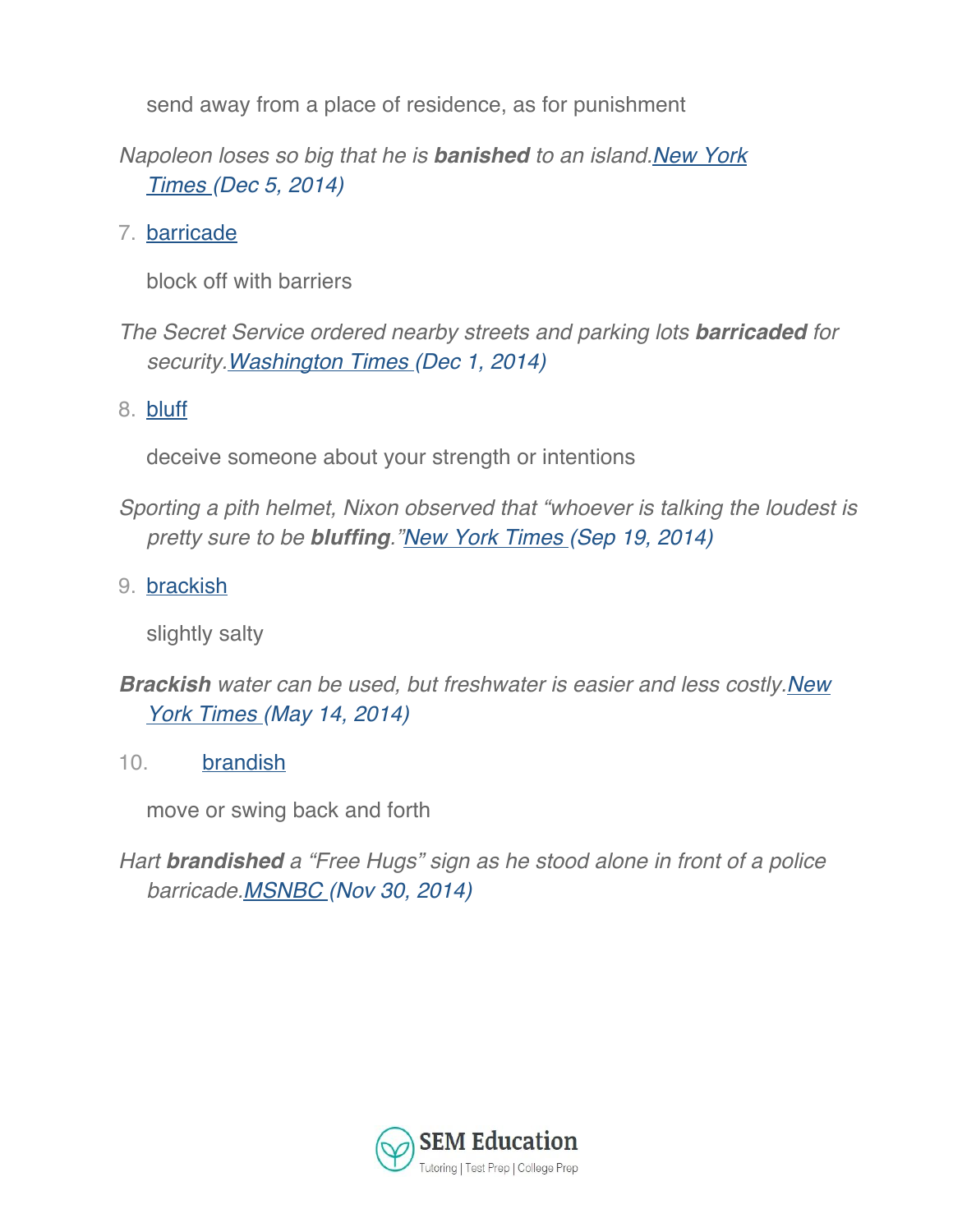## 11-20

#### 11. circumference

the size of something as given by the distance around it

*That's almost 10 times the circumference of the Earth, which is a surprisingly small 24,859.82 miles.BBC (Dec 1, 2014)*

12. commotion

confused movement

*Moments later came commotion, followed by shouts of "Stop pushing me!"MSNBC (Sep 26, 2014)*

13. concoction

any foodstuff made by combining different ingredients

- *There are some food combos that blend beautifully with each other to create truly tasty concoctions.US News (Sep 4, 2014)*
- 14. conspicuous

obvious to the eye or mind

- *Today, the link is more conspicuous: highlighted in blue, it appears directly beneath the site's login form.New York Times (Oct 23, 2014)*
- 15. contortion

a tortuous and twisted shape or position

*There was tumbling, human pyramids and bodies stretched into extraordinary contortions.BBC (Aug 25, 2013)*

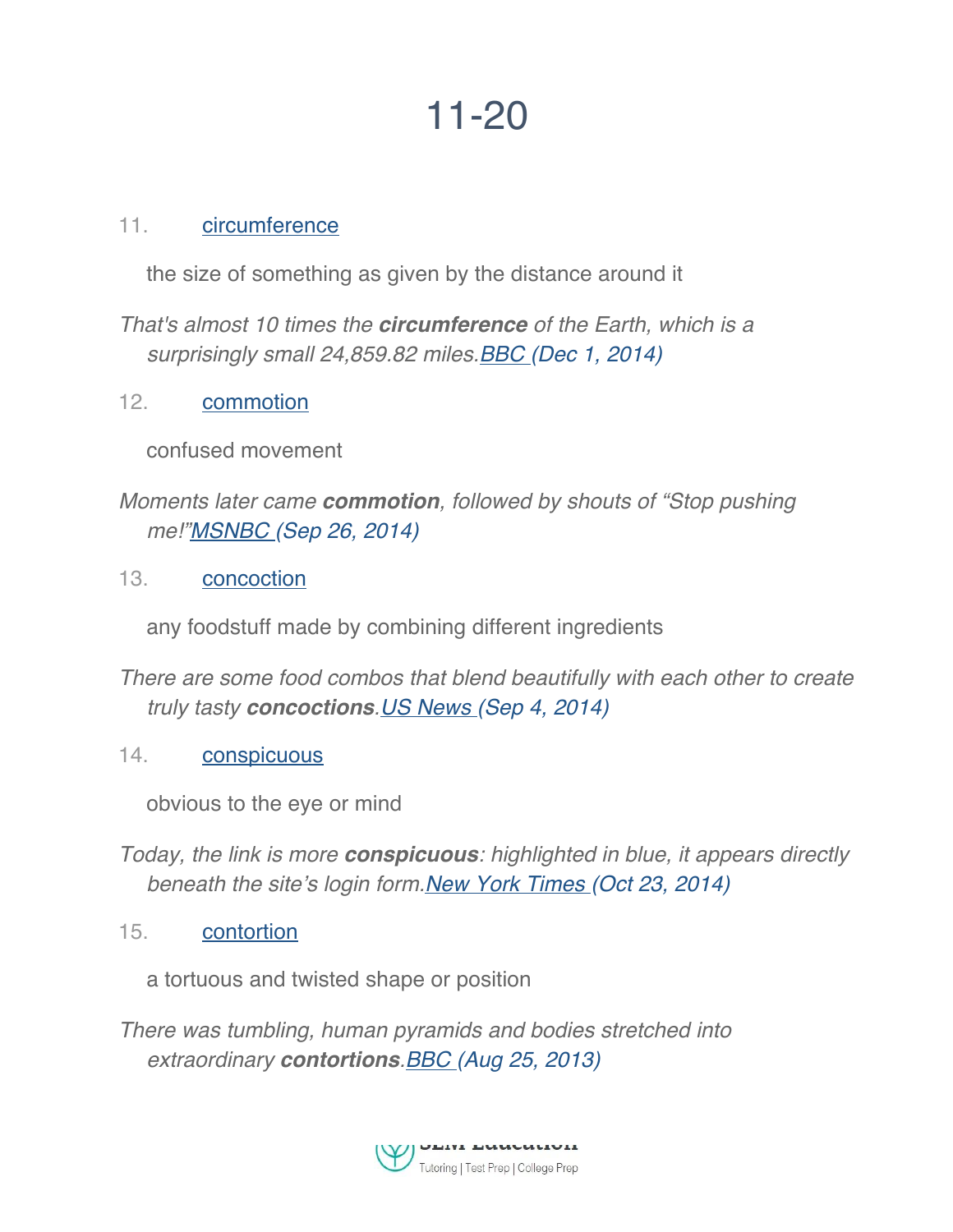#### 16. counter

speak in response

- *The seller can then accept, counter or reject the offer.US News (Dec 9, 2014)*
- 17. cunning

shrewdness as demonstrated by being skilled in deception

*Moreover, it was no secret that Cleopatra had ruthless cunning and superior intelligence.Sterling Biographies®: Cleopatra: Egypt's Last and Greatest Queen*

18. debris

the remains of something that has been destroyed

- *The blast rattled their homes and sent debris flying onto nearby properties, they said.Washington Times (Dec 4, 2014)*
- 19. defiance

a hostile challenge

- *Schools still could expel students for violating school rules or laws and could suspend students for willful defiance of authorities in grades 4 through 12.Washington Times (Sep 27, 2014)*
- 20. deft

skillful in physical movements; especially of the hands

*To make it work requires a deft hand.Forbes (Sep 25, 2014)*

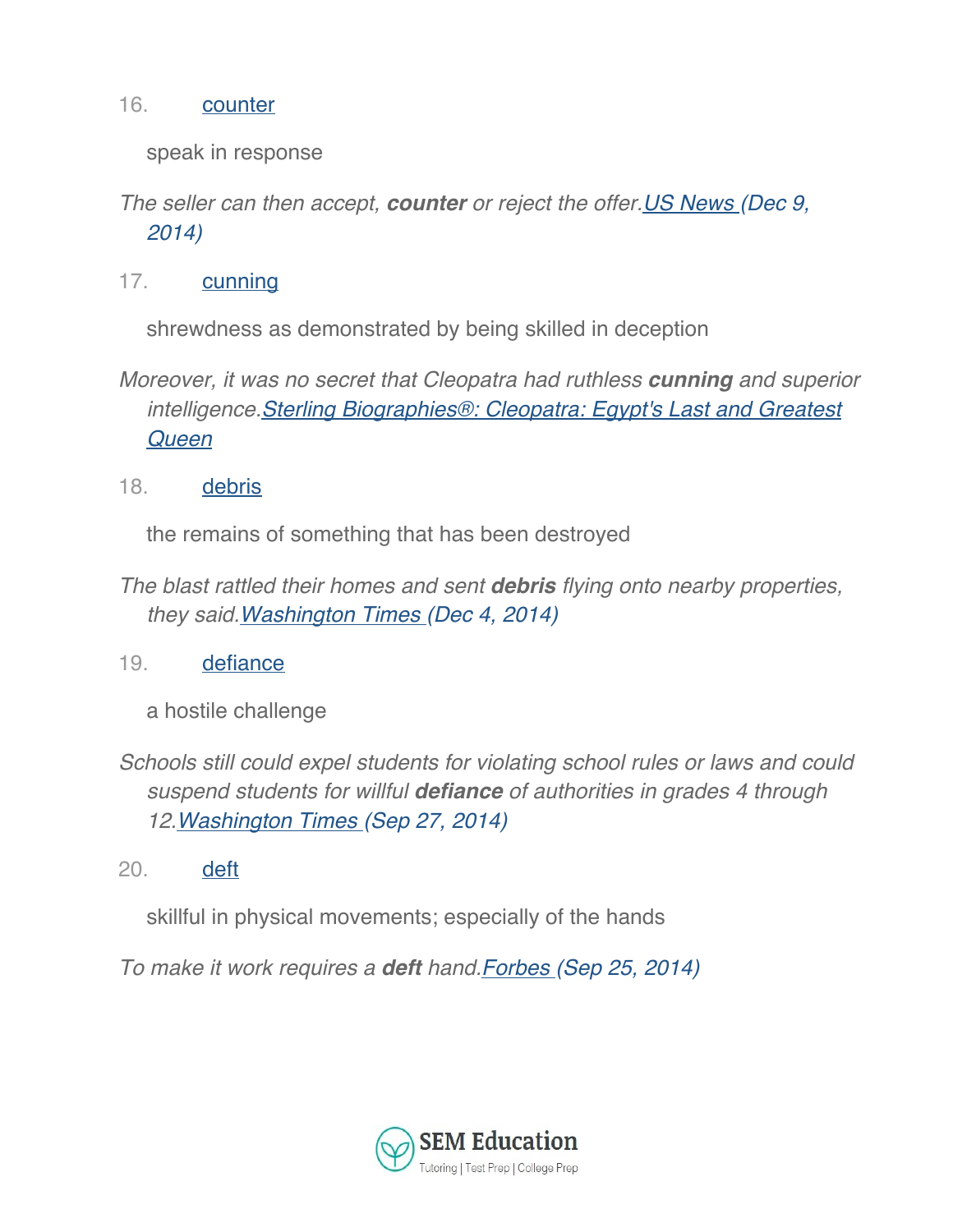# Vocab 21-30

## 21. destination

the place designated as the end, as of a race or journey

*Airports get stacked up with planes that can't take off for their destinations.Forbes (Dec 9, 2014)*

22. diminish

decrease in size, extent, or range

- *By Friday morning, most of the heavy rain is expected to diminish.Los Angeles Times (Dec 10, 2014)*
- 23. disdain

lack of respect accompanied by a feeling of intense dislike

- *In the visage of Grumpy Cat, it seems, her fans found the perfect holy expression of indifferent disdain for all things.Washington Post*
- 24. dismal

causing dejection

- *It's been a pretty dismal month, as far as world events go, but the news wasn't all bad thanks to some very entertaining on-air mishaps.Time (Aug 28, 2014)*
- 25. dispel

force to go away

*For most of us, dispelling the darkness is as simple as turning on a light.Time (Oct 23, 2014)*

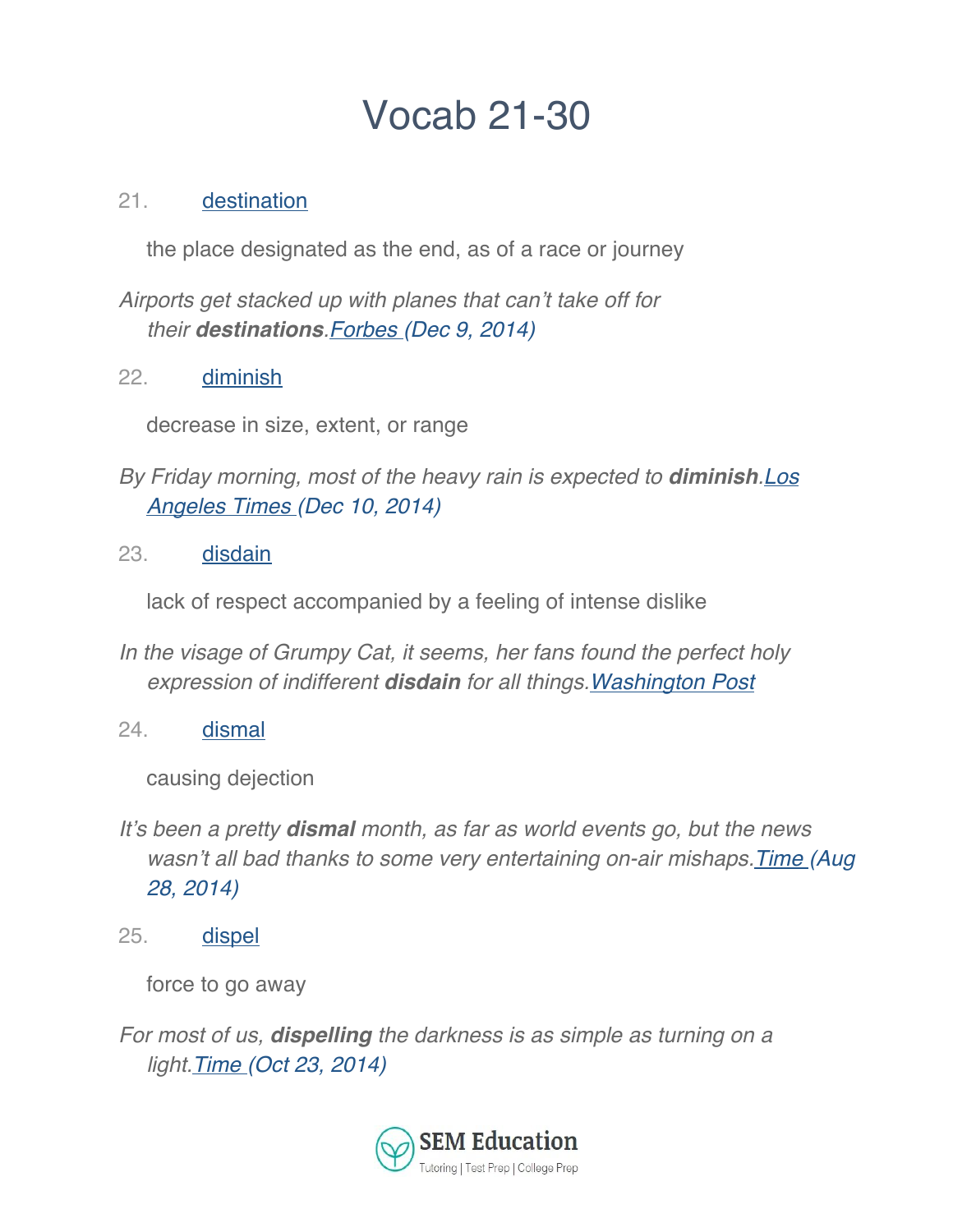## 26. eavesdrop

listen without the speaker's knowledge

- *They eavesdrop on the noises that other birds make while hiding food in order to steal the stash later, new research shows.Science Magazine (Nov 21, 2014)*
- 27. egregious

conspicuously and outrageously bad or reprehensible

- *Prosecutors questioned him about killings and other egregious human rights abuses perpetrated by his regime.Los Angeles Times (Oct 4, 2014)*
- 28. ember

a hot, smoldering fragment of wood left from a fire

- *"Every hot spot is an ember that, if not contained, can become a new fire," Obama said.Los Angeles Times (Dec 2, 2014)*
- 29. emerge

come out into view, as from concealment

- *They say that program has helped them emerge from the shadows, making possible a work permit, a Social Security number and enhanced selfrespect.Washington Post*
- 30. engross

consume all of one's attention or time

*I don't know how long I was reading; I was so engrossed in the paper that I did not hear any footsteps.Long Walk to Freedom*

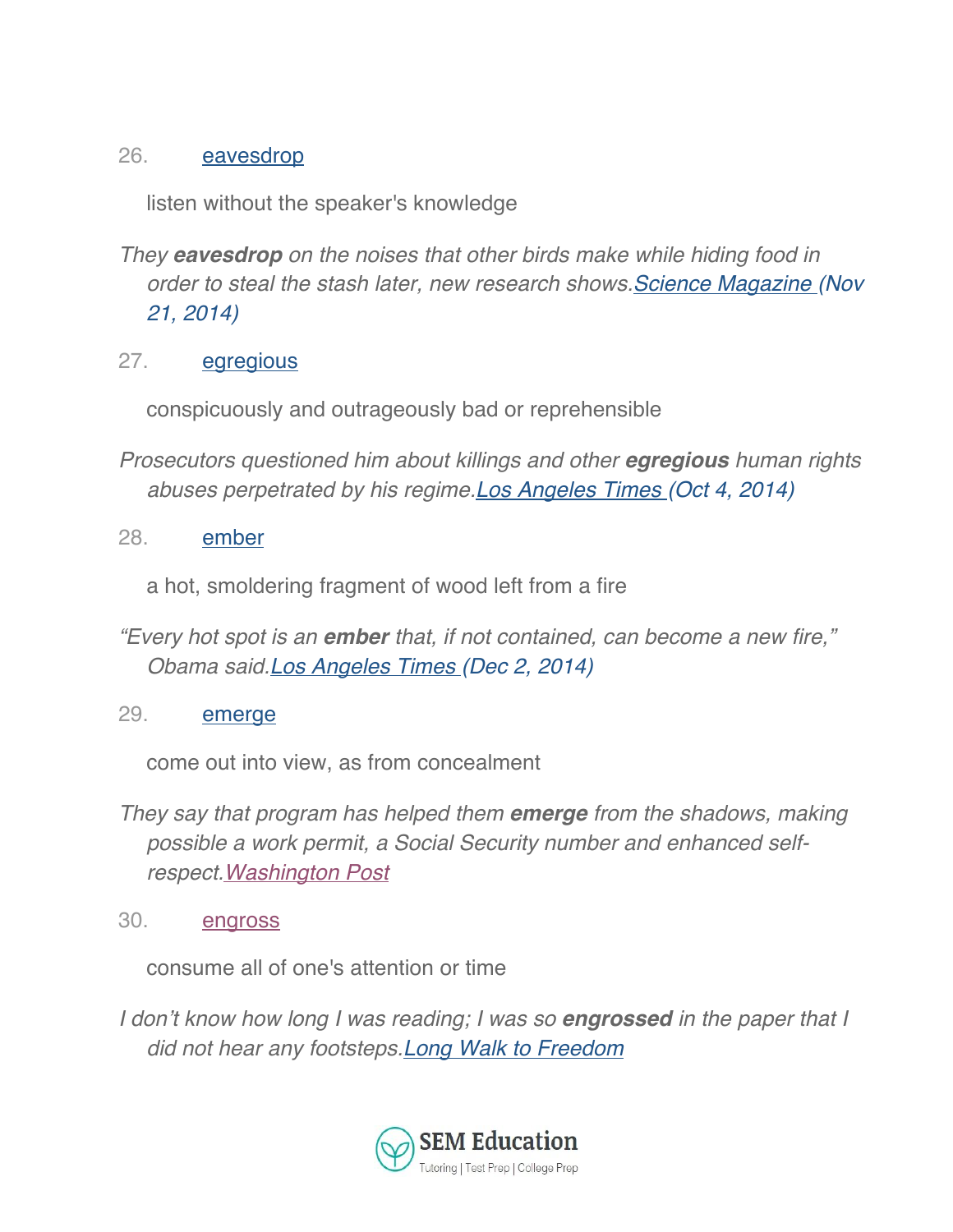## Vocab 31-40

#### 31. exasperation

a feeling of annoyance

*Like many a teenager on his school holidays, Parys is in bed, his mother explains with exasperation.The Guardian (Aug 2, 2014)*

#### 32. exhilarate

fill with sublime emotion

*"To see Yosemite Falls coming to life this morning is truly exhilarating," Park Superintendent Don Neubacher said in a statement. Los Angeles Times (Dec 3, 2014)*

#### 33. falter

move hesitatingly, as if about to give way

*"The rocket has faltered, but it won't crash," he said.New York Times (Nov 20, 2014)*

#### 34. foresight

seeing ahead; knowing in advance; foreseeing

*But nobody had the wherewithal or foresight to think that day would actually happen.MSNBC (Jul 3, 2014)*

#### 35. fragrance

a distinctive odor that is pleasant

*After 30 minutes in the oven, what hits you first is the enticing, warm fragrance that fills your kitchen.Washington Post*

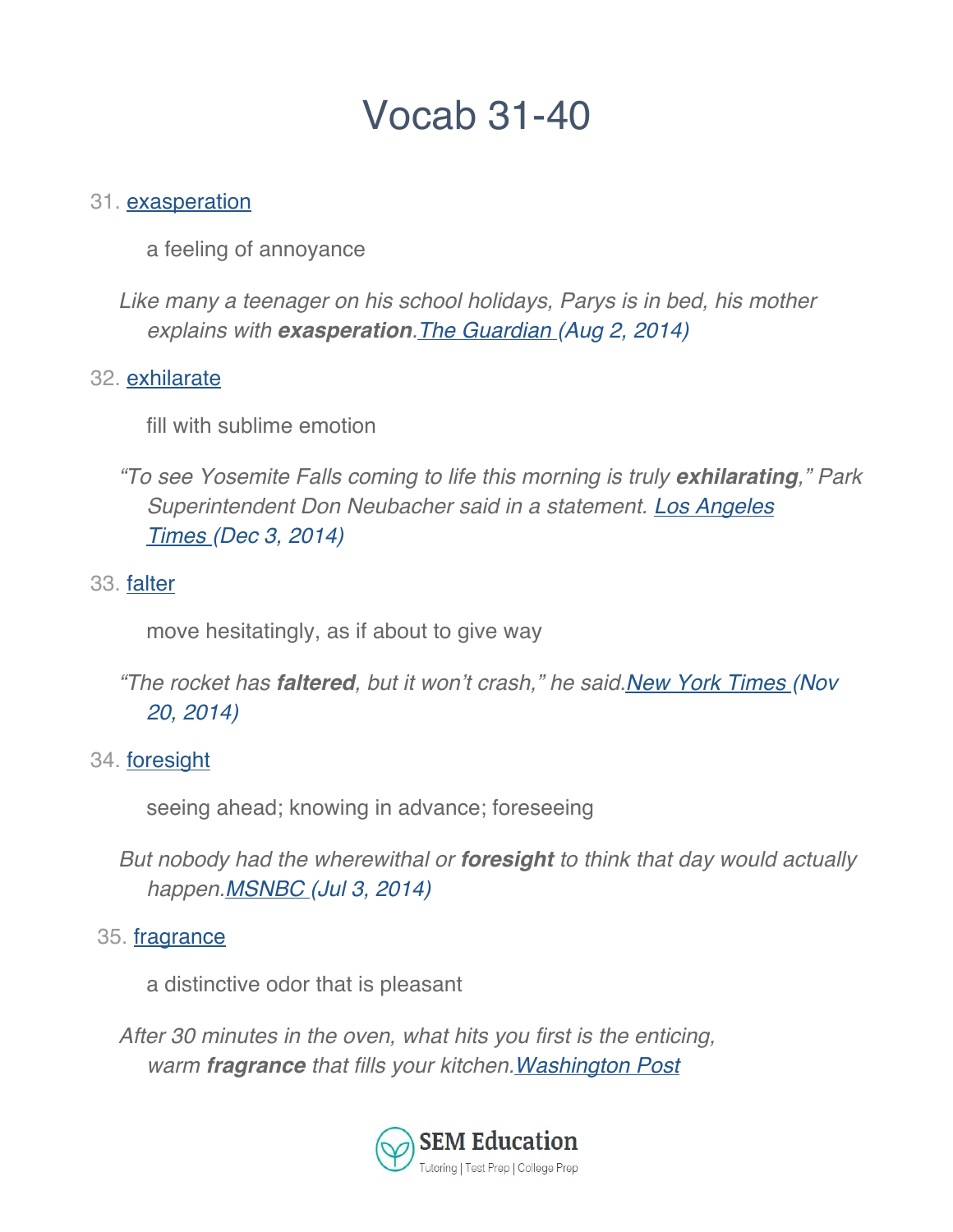## 36. furtive

secret and sly

*What muffled whispers do they share, what furtive games are they playing?The Guardian (Dec 18, 2012)*

37. grueling

characterized by effort to the point of exhaustion

*As of Dec. 19, 22 students will have made it through a grueling curriculum that requires about 700 hours of computer code.Washington Times (Dec 10, 2014)*

## 38. gusto

vigorous and enthusiastic enjoyment

- *They each approach their tasks with gusto that can only be admired, even if the results can't.Washington Times (Aug 21, 2014)*
- 39. habitation

the act of dwelling in or living permanently in a place

- *Although the area is not fit for human habitation, many poor people who work in the coal mines live here.BBC (Aug 13, 2013)*
- 40. hasten

speed up the progress of; facilitate

*Rather than wait for that day, he set out to hasten its arrival.*

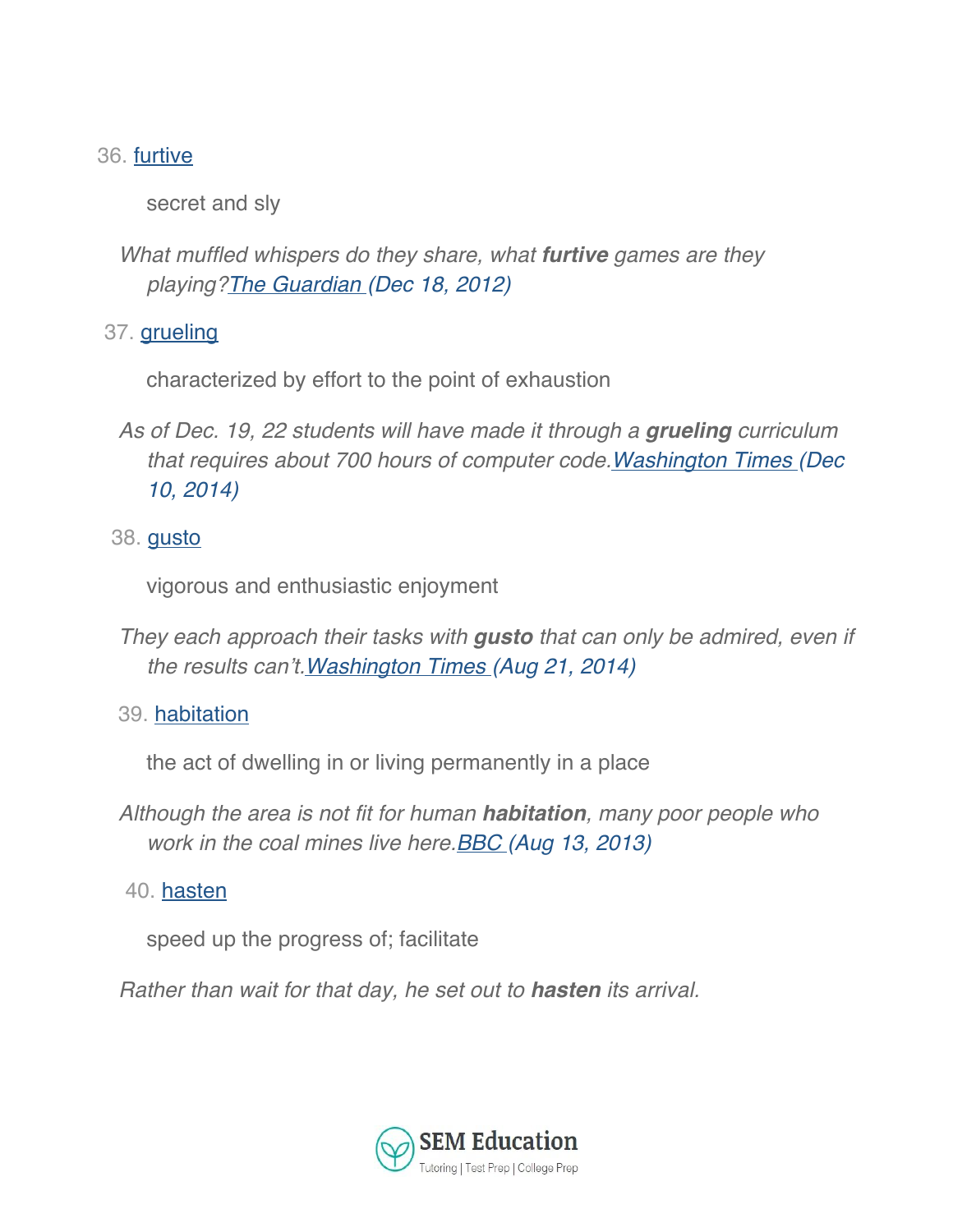# Vocab 41-50

#### 41. headway

forward movement

*At times, you feel like you're struggling to run forward, going through the motions but making no headway, frozen in place.Washington Post*

## 42. *ignite*

cause to start burning

- *Firefighters say the blaze started when stain-soaked rags ignited on the front porch.Washington Times (Dec 10, 2014)*
- 43. illuminate

make free from confusion or ambiguity

- *The problem is that for illuminating answers, you need to ask the right questions.New York Times (Dec 6, 2014)*
- 44. impending

close in time; about to occur

- *First, he gives the enemy 12 days of warning about impending air attacks.Washington Post*
- 45. imperious

having or showing arrogant superiority

*It was a little scary how quickly he flipped from friendly to imperious.New York Times (Sep 4, 2013)*

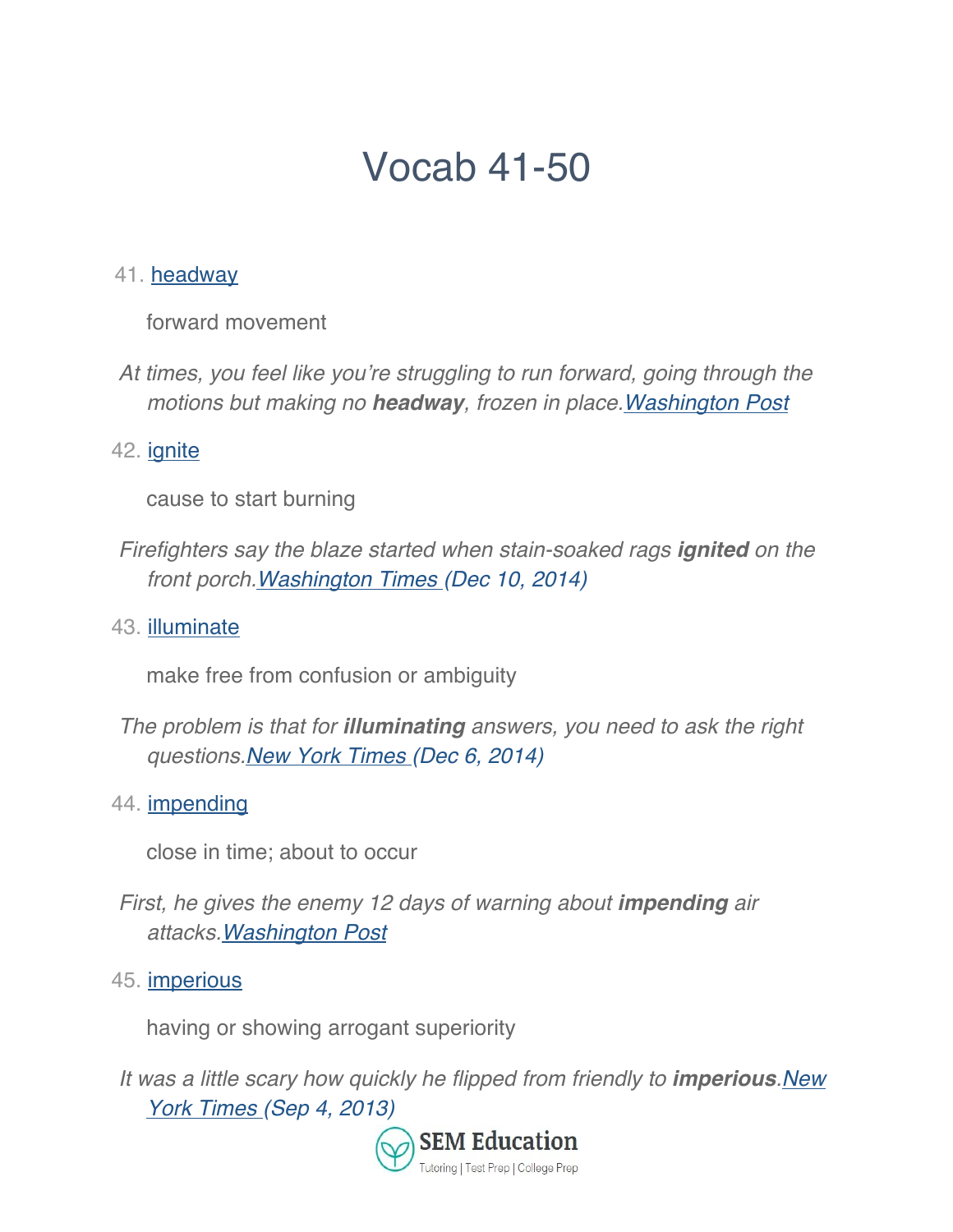46. jabber

talk in a noisy, excited, or declamatory manner

*A parrot jabbered atop its cage and a monkey squealed and battered at its bronze ring, until its owner brought bananas.Bartlett, Paul Alexander*

47. jargon

technical terminology characteristic of a particular subject

*Steer clear of jargon, me-too claims, and statements without substance.Forbes (Dec 5, 2014)*

48. jostle

make one's way by pushing or shoving

*In Jerusalem, great religions have crowded and jostled their way down through millenniums.Los Angeles Times (Nov 21, 2014)*

49. jut

extend out or project in space

*From its long beak juts a fearsome tooth.New York Times (Nov 10, 2014)*

50. kindle

call forth, as an emotion, feeling, or response

*Recently in class I saw the fire of an idea flicker in a first-year student's eyes—and so to kindle it I cold-called him.Forbes (Sep 16, 2014)*

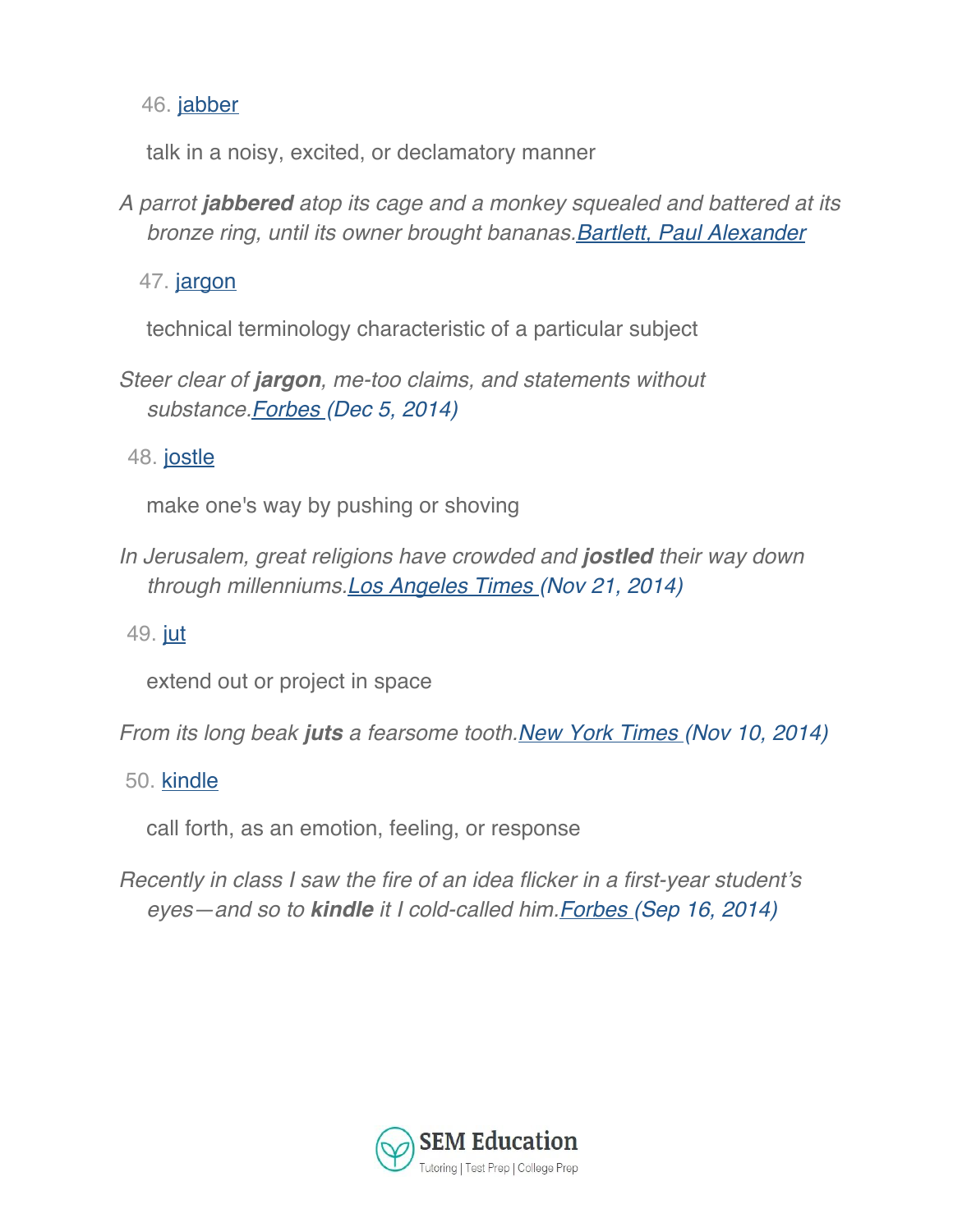# Vocab 51-60

### 51. knoll

a small natural hill

*The home, set on a quarter-acre knoll, has views of the city, the Hollywood Reservoir and the Hollywood sign.Los Angeles Times (Aug 9, 2014)*

#### 52. luminous

- softly bright or radiant
- *It was briefly one of the most luminous stars in the galaxy.New York Times (Sep 3, 2014)*
- 53. malleable

easily influenced

*"Memory is so malleable or volatile that each time we see something, the memory is actually influenced and re-created."Washington Times (Oct 18, 2014)*

54. materialize

come into being; become reality

*By the time people reach their 70s, they're beginning to look back at the plans they made and dreams they had that never materialized.Time (Nov 25, 2014)*

#### 55. meander

move or cause to move in a winding or curving course